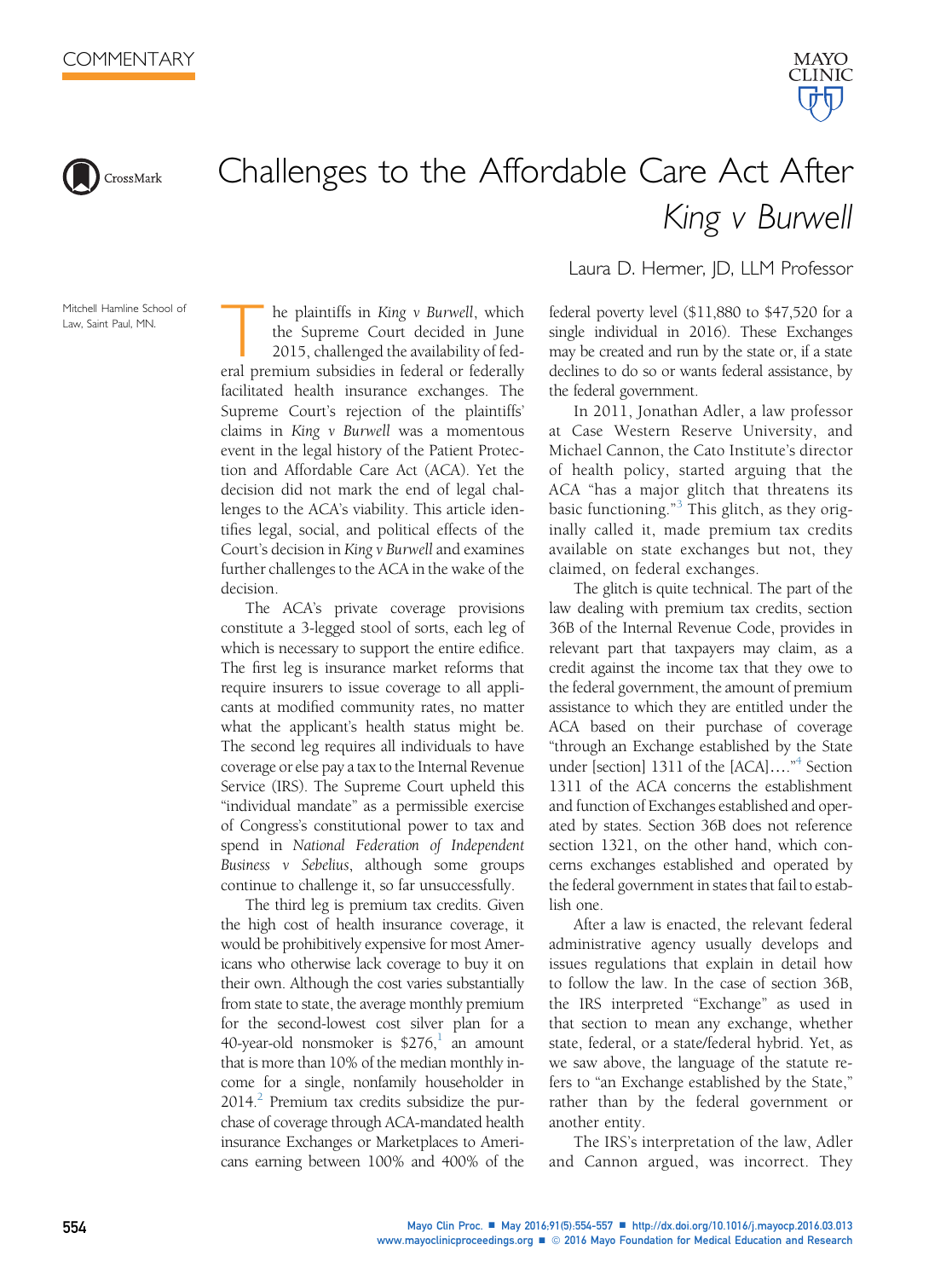claimed that the administration must be held to the language that Congress enacted, simply as a matter of principle. But this is not likely the only reason for their claim.

Rather, if their argument were successful, it would eliminate the availability of subsidies on the federal exchanges. This, in turn, would very likely mean the ultimate demise of the private coverage provisions of the ACA, at least in those states with federal or federally facilitated Exchanges, as most people who currently have coverage through them need subsidies to make the coverage affordable.<sup>[5](#page-2-0)</sup>

Yet in King v Burwell, the legal challenge that tested Adler and Cannon's theory, the Supreme Court upheld the challenged IRS regulation. In doing so, the Court relied heavily on the fact that many other portions of the ACA seem to assume that subsidies will be available on both state and federal exchanges. Moreover, if the plaintiffs' interpretation of the statute were accepted, it would remove 1 of the 3 legs on which the ACA's private insurance reforms were established and would likely lead to the destruction of relevant health insurance markets in states with a federal Exchange.<sup>[6](#page-3-0)</sup>

Justices Scalia, Thomas, and Alito disagreed. They argued that "[w]ords no longer have meaning if an Exchange that is not established by a State is 'established by the State.'"[6,](#page-3-0)p2496 To interpret that language otherwise, they argued, effectively amounts to the rewriting of the statute-a gross usurpation of congressional power by the Court. Other sections of the ACA, they point out, clearly distinguish between state and federal Exchanges. Moreover, Congress could plausibly have intended to favor state over federal Exchanges and, accordingly, to offer a carrot to states in the form of subsidies for their residents that would be available only on stateestablished Exchanges.

It is not likely that those who agree with either side in King v Burwell could be convinced that the opposite interpretation is correct. The problem is that King v Burwell, at base, concerns drafting errors. No matter how one believes the case should have come out, sections exist in the ACA that support the opposite interpretation. In times past, Congress would likely have corrected these drafting errors by passing technical corrections. This is precisely what the dissenting justices said should have happened.

Unfortunately, given the acrimony engendered by the ACA, it is questionable whether the Congress of today could ever be expected to do that.

To be sure, there have, indeed, been some successful amendments to the ACA. Some, however, have been as partisan as the ACA itself. For example, a provision slipped into the Consolidated Appropriations Act of 2014 limits the ACA's risk corridor program, which subsidizes health insurer losses on premiums sold on the Exchanges for the first several years of their sale. $^7$  $^7$  The provision prohibits the government from using any funds other than those collected from insurers with better than average risks to pay for the risk corridor program. Because of this provision, most losses from such premiums for 2014 will not be covered owing to insufficient funds. It has been a major factor in the closure of many co-op plans<sup>[8](#page-3-0)</sup> and has helped prompt at least 1 large insurer, UnitedHealth, to reconsider its participation in the Exchanges altogether.<sup>[9](#page-3-0)</sup>

Congress also recently passed the Restoring Americans' Healthcare Freedom Reconciliation Act of 2015 along partisan lines, although President Obama vetoed it. This bill would have eliminated the core features of the Affordable Care Act's coverage provisions. $^{10}$  $^{10}$  $^{10}$  It joins the more than 60 bills the House has passed to repeal the ACA. Its passage is notable not for what it will accomplish legislatively but rather for showing the real possibility that the ACA will be repealed in part or in whole if a Republican is elected President in 2016 with Republican majorities remaining in the Senate and House.

Numerous lawsuits challenging various provisions of the ACA are pending. Most concern religious objections to the requirement that health insurance offered by most employers must cover contraceptives for women. Although important, these cases do not, in themselves, threaten the integrity of the ACA. Among the other challenges to the ACA's coverage provisions, one with major potential substantive import is US House of Representatives v Burwell.<sup>[11](#page-3-0)</sup> This suit challenges the administration's funding of ACA subsidies to reduce out-of-pocket costs incurred by certain low-income Americans despite the House's refusal to appropriate funds for that purpose. The Constitution states that "[n]o Money shall be drawn from the Treasury,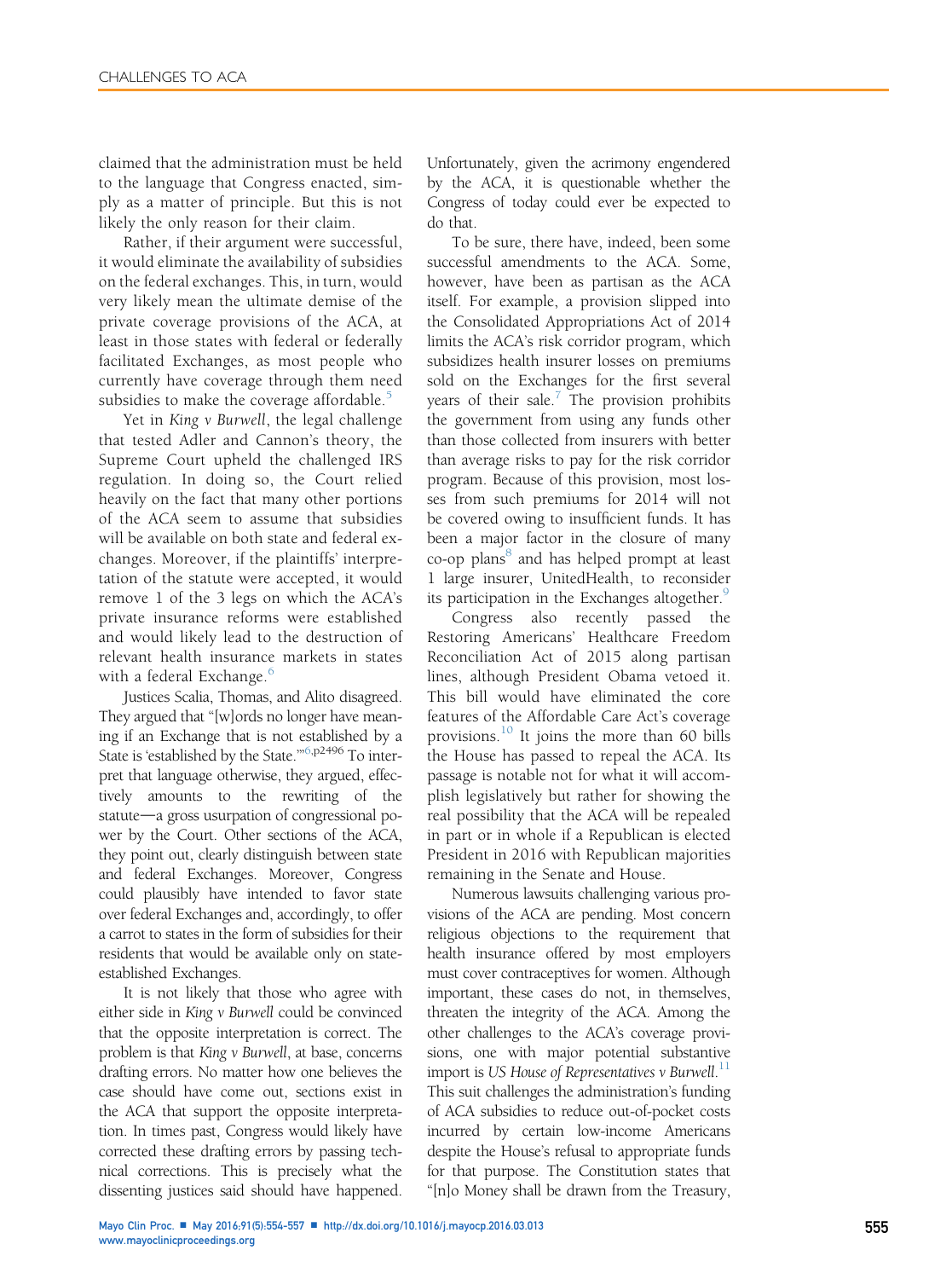<span id="page-2-0"></span>but in Consequence of Appropriations made by Law."<sup>[12](#page-3-0)</sup> Some features of the ACA are selffunding, such as the premium subsidies, but others are not. The House alleges that the costsharing subsidies are not self-funding but rather are subject to yearly appropriations. Nevertheless, the Treasury has been reimbursing insurers for cost-sharing reductions they have been providing to eligible Americans. Although procedural issues may decide the case in the administration's favor, the House of Representatives may have the better argument if the court reaches the merits of the case.

Why, after all these years, has the ACA remained so contentious? One obvious answer is that the ACA's provisions are not cheap, and the law was never intended to be self-funding. The Congressional Budget Office estimates that the ACA's provisions will cost more than \$1.2 trillion dollars during the next decade.<sup>[13](#page-3-0)</sup> Many Americans, especially those who think the ACA should never have been enacted, believe that the ACA requires far too much new spending.

But expense is not the only problem. Rather, not everyone directly benefits from those expenditures. To be sure, millions of previously uninsured Americans now have health coverage. A large percentage of mostly low-income Americans had no consistent, reasonably affordable access to health coverage before the ACA. However, people with higher incomes who need to buy coverage on the Exchange may find that they must spend even more for health insurance than they did before the ACA was enacted. Opting out of coverage, moreover, now carries a tax penalty.

Many who support the ACA, on the other hand, are pleased by the ACA's extension of health coverage to a greater number of Americans and the strengthening of the health care safety net generally. Although most Americans still obtain coverage through employment or family members' employment, those whose jobs are less stable or who earn less than the median income for Americans often have no such option.

Many ACA supporters also agree with the ACA's insurance market reforms. Yet when it comes to paying for these market corrections, even those who otherwise support the ACA can balk.

Polls suggest that most Americans believe that everyone should have health insurance.

Yet, Americans do not all agree on the best way to achieve full coverage. A 2015 Harris Poll, for example, found that although a large majority of Americans believe that having a system that ensures that people who get sick can obtain the care they need is a moral issue, a bare majority of respondents also agree that "[i]t should be everybody's personal responsibility to figure out how to get their health insur-ance, not the government's responsibility."<sup>[14](#page-3-0)</sup>

The divergence suggested in the Harris Poll may have to do with a fundamental disagreement regarding why most Americans believe everyone should have health insurance. Is it a matter of personal responsibility or collective risk sharing? Should people have to prove that they are contributing members of society before they get coverage, or is health coverage more properly viewed as a precondition of being able to meaningfully contribute in the first place? What help, if any, should anyone get in obtaining insurance? Does it matter that most Americans receive substantial financial subsidies from the government in the form of tax exemptions for employer-sponsored coverage and that these have been in place for decades? These are issues that the public and Congress need to address in resolving the rift that the ACA has engendered. Until they do so, the division will likely remain.

Correspondence: Address to Laura D. Hermer, JD, LLM Professor, Mitchell Hamline School of Law, 875 Summit Ave, Saint Paul, MN 55105 ([laura.hermer@mitchellhamline.](mailto:laura.hermer@mitchellhamline.edu) [edu\)](mailto:laura.hermer@mitchellhamline.edu).

## **REFERENCES**

- 1. Health insurance marketplace calculator. Kaiser Family Foundation website. [http://kff.org/interactive/subsidy-calculator/#state](http://kff.org/interactive/subsidy-calculator/#state=%26zip=%26income-type=dollars%26income=30000%26employer-coverage=0%26people=1%26alternate-plan-family=individual%26adult-count=1%26adults%5B0%5D%5Bage%5D=40%26adults%5B0%5D%5Btobacco%5D=0%26chi%20ld-count=0%26child-tobacco=0)=[&zip](http://kff.org/interactive/subsidy-calculator/#state=%26zip=%26income-type=dollars%26income=30000%26employer-coverage=0%26people=1%26alternate-plan-family=individual%26adult-count=1%26adults%5B0%5D%5Bage%5D=40%26adults%5B0%5D%5Btobacco%5D=0%26chi%20ld-count=0%26child-tobacco=0)= [&income-type](http://kff.org/interactive/subsidy-calculator/#state=%26zip=%26income-type=dollars%26income=30000%26employer-coverage=0%26people=1%26alternate-plan-family=individual%26adult-count=1%26adults%5B0%5D%5Bage%5D=40%26adults%5B0%5D%5Btobacco%5D=0%26chi%20ld-count=0%26child-tobacco=0)=[dollars&income](http://kff.org/interactive/subsidy-calculator/#state=%26zip=%26income-type=dollars%26income=30000%26employer-coverage=0%26people=1%26alternate-plan-family=individual%26adult-count=1%26adults%5B0%5D%5Bage%5D=40%26adults%5B0%5D%5Btobacco%5D=0%26chi%20ld-count=0%26child-tobacco=0)=[30000&employer-coverage](http://kff.org/interactive/subsidy-calculator/#state=%26zip=%26income-type=dollars%26income=30000%26employer-coverage=0%26people=1%26alternate-plan-family=individual%26adult-count=1%26adults%5B0%5D%5Bage%5D=40%26adults%5B0%5D%5Btobacco%5D=0%26chi%20ld-count=0%26child-tobacco=0)=[0](http://kff.org/interactive/subsidy-calculator/#state=%26zip=%26income-type=dollars%26income=30000%26employer-coverage=0%26people=1%26alternate-plan-family=individual%26adult-count=1%26adults%5B0%5D%5Bage%5D=40%26adults%5B0%5D%5Btobacco%5D=0%26chi%20ld-count=0%26child-tobacco=0) [&people](http://kff.org/interactive/subsidy-calculator/#state=%26zip=%26income-type=dollars%26income=30000%26employer-coverage=0%26people=1%26alternate-plan-family=individual%26adult-count=1%26adults%5B0%5D%5Bage%5D=40%26adults%5B0%5D%5Btobacco%5D=0%26chi%20ld-count=0%26child-tobacco=0)=[1&alternate-plan-family](http://kff.org/interactive/subsidy-calculator/#state=%26zip=%26income-type=dollars%26income=30000%26employer-coverage=0%26people=1%26alternate-plan-family=individual%26adult-count=1%26adults%5B0%5D%5Bage%5D=40%26adults%5B0%5D%5Btobacco%5D=0%26chi%20ld-count=0%26child-tobacco=0)=[individual&adult-count](http://kff.org/interactive/subsidy-calculator/#state=%26zip=%26income-type=dollars%26income=30000%26employer-coverage=0%26people=1%26alternate-plan-family=individual%26adult-count=1%26adults%5B0%5D%5Bage%5D=40%26adults%5B0%5D%5Btobacco%5D=0%26chi%20ld-count=0%26child-tobacco=0)=[1](http://kff.org/interactive/subsidy-calculator/#state=%26zip=%26income-type=dollars%26income=30000%26employer-coverage=0%26people=1%26alternate-plan-family=individual%26adult-count=1%26adults%5B0%5D%5Bage%5D=40%26adults%5B0%5D%5Btobacco%5D=0%26chi%20ld-count=0%26child-tobacco=0) [&adults%5B0%5D%5Bage%5D](http://kff.org/interactive/subsidy-calculator/#state=%26zip=%26income-type=dollars%26income=30000%26employer-coverage=0%26people=1%26alternate-plan-family=individual%26adult-count=1%26adults%5B0%5D%5Bage%5D=40%26adults%5B0%5D%5Btobacco%5D=0%26chi%20ld-count=0%26child-tobacco=0)¼[40&adults%5B0%5D%5Btobacco](http://kff.org/interactive/subsidy-calculator/#state=%26zip=%26income-type=dollars%26income=30000%26employer-coverage=0%26people=1%26alternate-plan-family=individual%26adult-count=1%26adults%5B0%5D%5Bage%5D=40%26adults%5B0%5D%5Btobacco%5D=0%26chi%20ld-count=0%26child-tobacco=0) [%5D](http://kff.org/interactive/subsidy-calculator/#state=%26zip=%26income-type=dollars%26income=30000%26employer-coverage=0%26people=1%26alternate-plan-family=individual%26adult-count=1%26adults%5B0%5D%5Bage%5D=40%26adults%5B0%5D%5Btobacco%5D=0%26chi%20ld-count=0%26child-tobacco=0)=[0&chi ld-count](http://kff.org/interactive/subsidy-calculator/#state=%26zip=%26income-type=dollars%26income=30000%26employer-coverage=0%26people=1%26alternate-plan-family=individual%26adult-count=1%26adults%5B0%5D%5Bage%5D=40%26adults%5B0%5D%5Btobacco%5D=0%26chi%20ld-count=0%26child-tobacco=0)=[0&child-tobacco](http://kff.org/interactive/subsidy-calculator/#state=%26zip=%26income-type=dollars%26income=30000%26employer-coverage=0%26people=1%26alternate-plan-family=individual%26adult-count=1%26adults%5B0%5D%5Bage%5D=40%26adults%5B0%5D%5Btobacco%5D=0%26chi%20ld-count=0%26child-tobacco=0)=[0.](http://kff.org/interactive/subsidy-calculator/#state=%26zip=%26income-type=dollars%26income=30000%26employer-coverage=0%26people=1%26alternate-plan-family=individual%26adult-count=1%26adults%5B0%5D%5Bage%5D=40%26adults%5B0%5D%5Btobacco%5D=0%26chi%20ld-count=0%26child-tobacco=0) Accessed January 17, 2016.
- 2. DeNavas-Walt C, Proctor BD. Income and poverty in the United States: 2014. [http://www.census.gov/content/dam/](http://www.census.gov/content/dam/Census/library/publications/2015/demo/p60-252.pdf) [Census/library/publications/2015/demo/p60-252.pdf](http://www.census.gov/content/dam/Census/library/publications/2015/demo/p60-252.pdf). Published September 2015. Accessed January 17, 2016.
- 3. Adler JH, Cannon MF. Another Obamacare glitch. Wall Street Journal. November 16, 2011. [http://www.wsj.com/articles/SB1000](http://www.wsj.com/articles/SB10001424052970203687504577006322431330662) [1424052970203687504577006322431330662.](http://www.wsj.com/articles/SB10001424052970203687504577006322431330662) Accessed January 17, 2016.
- 4. Refundable Credit for Coverage Under a Qualified Health Plan, 26 USC §36B(a) & (b) (2016).
- 5. Saltzman E, Eibner C. The effect of eliminating the Affordable Care Act's tax credits in federally facilitated marketplaces. [http://](http://www.rand.org/content/dam/rand/pubs/research_reports/RR900/RR980/RAND_RR980.pdf) [www.rand.org/content/dam/rand/pubs/research\\_reports/RR900/](http://www.rand.org/content/dam/rand/pubs/research_reports/RR900/RR980/RAND_RR980.pdf) [RR980/RAND\\_RR980.pdf.](http://www.rand.org/content/dam/rand/pubs/research_reports/RR900/RR980/RAND_RR980.pdf) Published 2015. Accessed January 17, 2016.